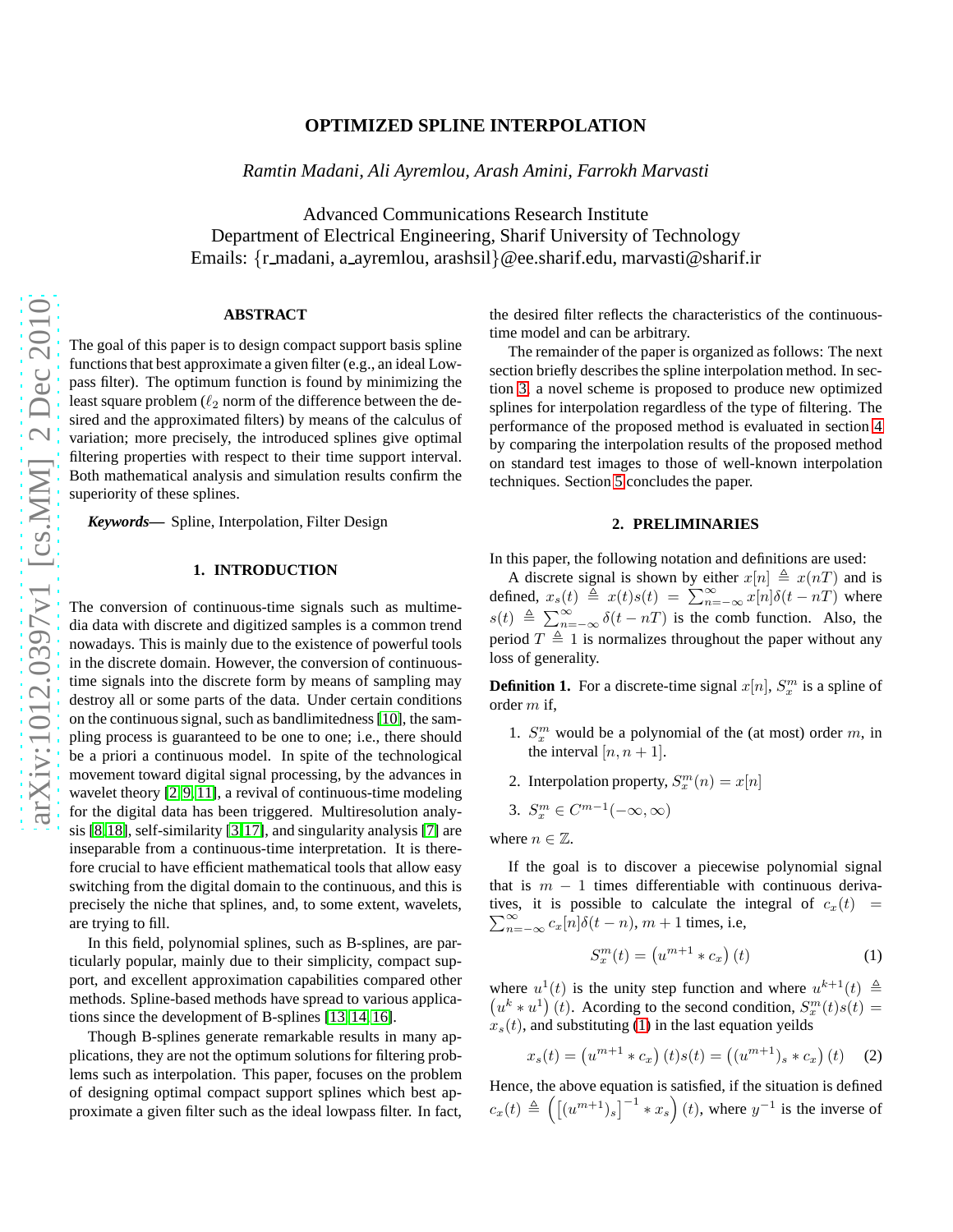y, i.e,  $(y * y^{-1})(t) = \delta(t)$ . Again, by substituting [\(1\)](#page-0-0) it can be shown that

$$
S_x^m(t) = \left( u^{m+1} * \left[ (u^{m+1})_s \right]^{-1} * x_s \right)(t) \tag{3}
$$

**Definition 2.** For every continuous-time signal  $y(t)$  define,

<span id="page-1-1"></span>
$$
L_y(t) \triangleq \left( (y_s)^{-1} * y \right)(t) \tag{4}
$$

If  $S_y^m$  is a spline of the order m,  $L_{S_y^m}$  would be called a cardinal spline of order m. Hence,  $L_{S_y^m}$  is independent of y and is only a function of  $m$ .

This new notation generates  $S_x^m(t) = (L_{u^{m+1}} * x_s)(t)$ . If  $y[n]$  is an invertible discrete-time signal,  $S_y^m$  can be used to interpolate every discrete-time signal  $x[n]$ ; i.e, it can be easily shown that  $S_x^m(t) = \left( L_{S_y^m} * x_s \right)(t)$ . Thus,  $L_m$  can be defined as the cardinal spline of the order  $m$  that for any continuoustime signal y

$$
L_m \triangleq L_{S_y^m} \tag{5}
$$

Assume  $\beta^m$  is an FIR filter and is a casual spline of order m that has non-zero values only for  $0 \le t \le k \in \mathbb{N}$ . It is desirable to find  $\beta^m$  as a basis for calculating other splines of order m from their samples instead of  $u^{m+1}$ . According to [\(1\)](#page-0-0),

$$
\beta^{m}(t) = u^{m+1} * \sum_{n=0}^{k} c_{\beta^{m}}[n] \delta(t - n)
$$
 (6)

where  $C_m(z)$  has been defined as the z-transform of the coefficients  $c_{\beta^m}[n]$ , i.e,  $C_m(z) \triangleq \sum_{n=0}^k c_{\beta^m}[n]z^{-n}$ . Thus, it can be shown that if  $\beta^m$  is an FIR, then  $(z-1)^{m+1}$  divides  $C_m(z^{-1})$ . If one wished to minimize the length of  $\beta^m$ , it is possible use  $C(z) \triangleq (z^{-1} - 1)^{m+1}$ , and  $c_{\beta^m}[i]$  can be defined as  $c_{\beta^m}[i] \triangleq (-1)^i \binom{m+1}{i}$ . Moreover, if for every integer n we define  $(x)_+^n = x^n u^1(x)$ , then  $\beta^m$  can be rewritten as shown below

$$
\beta^{m}(t) = \frac{1}{m!} \left[ \sum_{n=0}^{m+1} (-1)^{n} {m+1 \choose n} (t-n)_{+}^{m} \right]
$$
(7)

#### <span id="page-1-0"></span>**3. THE PROPOSED OPTIMIZED B-SPLINE**

In many applications, it is desirable that the interpolation filter be depicted as an ideal filter, and the second and third conditions of Definition 1 may not be important.

Assume that the goal is to design an optimized spline to interpolate x[·]. Also assume that  $\vec{b} \in \mathbb{R}^m$  be a vector such that  $\sum_{k=1}^{m} b_k z^{-k}$  has no zeros on the unit circle.

**Definition 3.**  $\beta_o^m\{x,\vec{b}\}\$ is defined as follows,

1. 
$$
\beta_o^m \{x, \vec{b}\}\in C^0[0, m+1]
$$

2. 
$$
\beta_o^m\{x,\vec{b}\}[n] = \begin{cases} b_n & 1 \le n \le m \\ 0 & \text{o.w.} \end{cases}
$$

3. 
$$
e[\beta_o^m] \triangleq \int_{-\infty}^{\infty} |\mathcal{F}\{L_{\beta_o^m}\} - \frac{\mathcal{F}\{x\}}{\mathcal{F}\{x_s\}}|^2 df \to min
$$

where  $\mathcal{F}\lbrace y \rbrace$  is the Fourier transform of y. Here, it has been assumed that  $\beta_m^o$  is known at the integers and thus,  $(\beta_m^o)_s$  is also known. The fact that  $\sum_{k=1}^{m} b_k z^{-k}$  has no roots on the unit circle implies that  $(\beta_m^o)_s$  has a stable inverse and  $L_{\beta_m^o}$  does exist.

Now, calculus variation may be used in order to evaluate the optimum  $\beta_m^o$  which minimizes the error  $e[\beta_o^m]$ . Considering  $\gamma \in C^1[0, m+1]$  as a function which is zero at the integers, i.e,  $\gamma(0) = \gamma(1) = ... = \gamma(m + 1) = 0$ . Variational derivation of e with respect to  $\beta_o^m$  with  $\gamma$  as a test function is equal to

$$
\langle \delta e[\beta_o^m], \gamma \rangle = \lim_{\varepsilon \to 0} \frac{e(\beta_o^m + \varepsilon \gamma) - e(\beta_o^m)}{\varepsilon}
$$
  

$$
= 2 \int_{-\infty}^{\infty} \gamma(-t) \Re \left\{ \mathcal{F}^{-1} \left\{ \left[ \frac{\mathcal{F}\{x_s\}}{\mathcal{F}\{(\beta_o^m)_s\}} \right]^* \right\}
$$
  

$$
[\mathcal{F}\{L_{\beta_o^m}\} \mathcal{F}\{x_s\} - \mathcal{F}\{x\} ] \right\} dt
$$
 (8)

Note that according to [\(4\)](#page-1-1),  $\mathcal{F}\lbrace L_{\beta_o^m} \rbrace = \frac{\mathcal{F}\lbrace \beta_o^m \rbrace}{\mathcal{F}\lbrace (\beta_o^m) \rbrace}$  $\frac{\mathcal{F}\{\beta_o\}}{\mathcal{F}\{(\beta_o^m)_s\}}$ . In order to minimize  $e[\beta_o^m]$ ,  $\langle \delta e[\beta_o^m], \gamma \rangle$  should be zero for all  $\gamma$ , which implies that the second term inside the integral should be zero for  $t \in (0, m + 1)$ ; hence,

<span id="page-1-2"></span>
$$
(x_s \ast \overline{x_s}) \ast [(\beta_o^m)_s^{-1} \ast (\overline{\beta_o^m})_s^{-1}] \ast \beta_o^m = [(\overline{\beta_o^m})_s^{-1} \ast \overline{x_s}] \ast x \Big|_{t \in (0, m+1)}
$$
\n(9)

where  $\overline{y}(t) \triangleq y(-t)$ . Thus, it is proven that the optimized Bspline which could give the best estimation of  $x$ , should satisfy [\(9\)](#page-1-2). By defining  $a(t) \triangleq (x_s * \overline{x_s}) * [(\beta_o^m)_s^{-1} * (\overline{\beta_o^m})_s^{-1}]$  and  $c(t) \triangleq$  $[(\overline{\beta_o^m})_s^{-1} * \overline{x_s}]$ , [\(9\)](#page-1-2) can be written as  $a * \beta_o^m = c|_{t \in (0,m+1)}$ . In order to derive  $\beta_o^m$  from [\(9\)](#page-1-2), for  $n \in \mathbb{Z}$ , two sequences of functions defined as  $B_n(t) \triangleq \beta(t+n)[u^1(t) - u^1(1-t)]$  and  $C_n(t) \triangleq c(t+n)[u^1(t) - u^1(1-t)].$  Now, [\(9\)](#page-1-2) can be written in a matrix form as follows

<span id="page-1-3"></span>
$$
\begin{bmatrix}\nB_0 \\
B_1 \\
\vdots \\
B_m\n\end{bmatrix} = \begin{bmatrix}\na[0] & a[-1] & \dots & a[-m] \\
a[1] & a[0] & \dots & a[-m+1] \\
\vdots & \vdots & \ddots & \vdots \\
a[m] & a[m-1] & \dots & a[0]\n\end{bmatrix}^{-1} \begin{bmatrix}\nC_0 \\
C_1 \\
\vdots \\
C_m\n\end{bmatrix}
$$
\n(10)

According to [\(10\)](#page-1-3),  ${B_n}_{n=1}^{\infty}$  is derived and thus the optimized B-spline is evaluated as  $\beta_0^m(t) = \sum_{n=0}^m B_n(t - n)$ .

Now in order to design  $\beta_o^m$  such that the frequency response of  $L_{\beta_m^m}$  would be the best estimation for the filter that has the interpolation property, and  $h$  is the impulse response,

$$
h[n] = \begin{cases} 1 & n = 0 \\ 0 & \text{o.w.} \end{cases} \Rightarrow h_s(t) = \delta(t) \tag{11}
$$

If a desired impulse response h is substituted for x in  $(9)$ , then for the optimized  $\beta_o^m\{\tilde{h}, \vec{b}\}$ , the following expression is minimized:

$$
e[\beta_o^m\{h,\vec{b}\}] = \int_{-\infty}^{\infty} |\mathcal{F}\{L_{\beta_o^m}\} - \mathcal{F}\{h\}|^2 df \qquad (12)
$$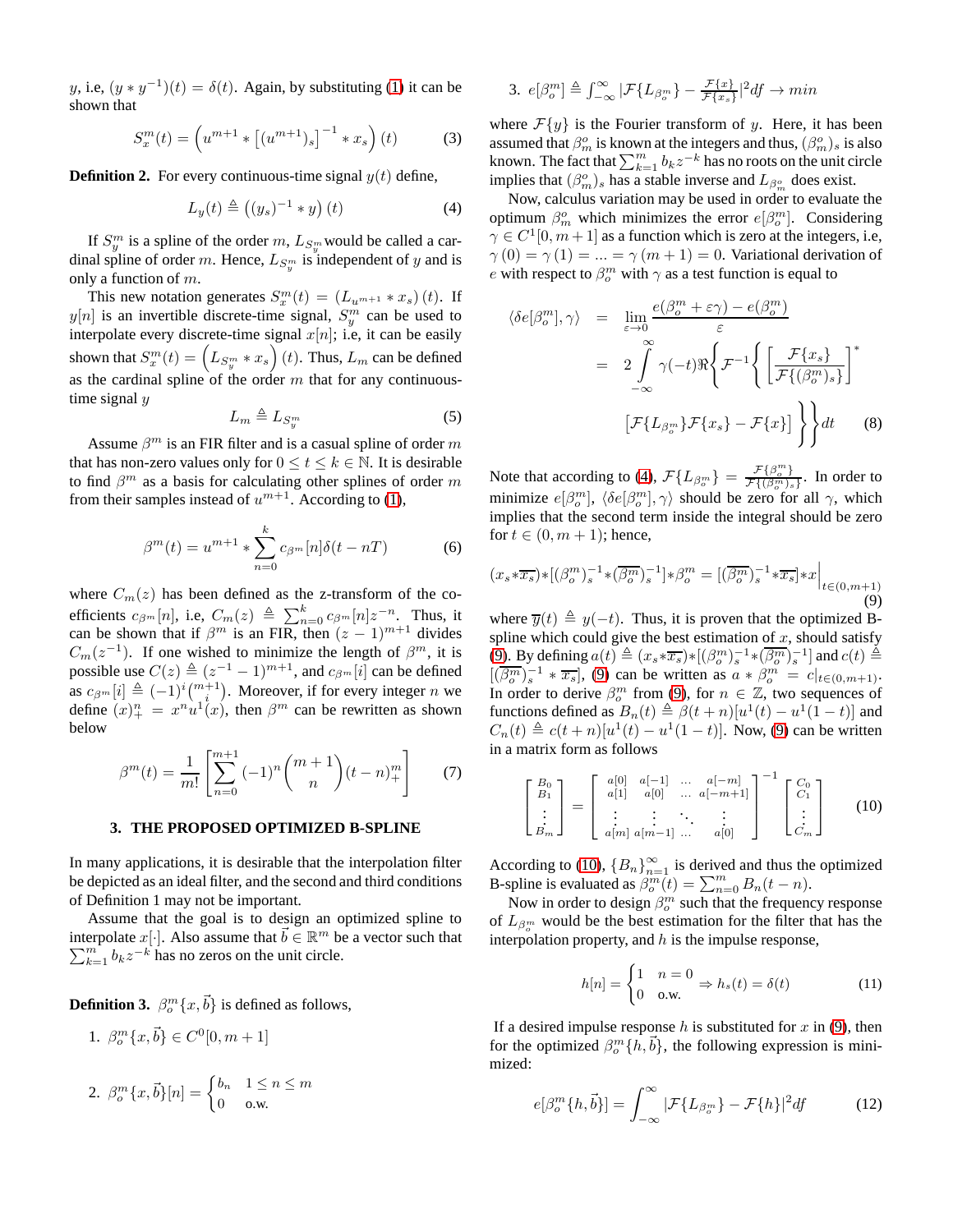

<span id="page-2-1"></span>**Fig. 1**. The optimized spline versus B-spline, of order three.  ${}_{o}^{3}\lbrace h,\vec{b}\rbrace$  is the optimized basis spline built for estimating the ideal lowpass filter  $h(t) = \frac{\sin(\pi t)}{\pi t}$  with  $\vec{b} =$ (0.235, 0.484, 0.235)



<span id="page-2-2"></span>**Fig. 2**. The comparison of the proposed method and the cubic spline for ideal lowpass filter.

Thus,  $\beta_o^m$  is the most proper basis for estimating the interpolation by the ideal filter h. Since  $h_s(t) = \delta(t)$ , producing

$$
[(\beta_o^m)_s^{-1} * (\overline{\beta_o^m})_s^{-1}] * \beta_o^m = (\overline{\beta_o^m})_s^{-1} * h \Big|_{t \in (0, m+1)} \tag{13}
$$

## **4. SIMULATION RESULTS**

<span id="page-2-0"></span>The performance of the proposed method for an ideal lowpass filter has been compared to the B-spline and the results are depicted in Figs. [1](#page-2-1) and [2.](#page-2-2) Fig. [1](#page-2-1) shows the comparision of the optimized basis spline built for estimating an ideal lowpass fil-ter and the cubic B-spline. Fig. [2](#page-2-2) shows  $L_{\beta_o^m}$  as compared to  $L_3$ . The optimized spline is superior to the B-spline method. The SNR values of these methods are 20.39dB and 13.15dB for the proposed method and the B-spline method, respectively, for  $m = 3$ .

To consider practical applications, the method was tested on several standard monochrome images. These images are down-



<span id="page-2-3"></span>**Fig. 3**. Comparison of different methods for the Lena image: (a) The original image, (b) bilinear interpolation, (c) bicubic Interpolation. (d) WZP Cycle-Spinning [\[12\]](#page-3-13), (e) SAI [\[19\]](#page-3-14), and (f) the proposed method.

sampled to provide the low solution images for interpolation. In image applications, splines can be used for zooming and enlargements. For comparison, three other image interpolation methods are also simulated: 1-bicubic interpolation, 2-waveletdomain zero padding cycle-spinning [\[12\]](#page-3-13) and 3-soft-decision estimation technique for adaptive image interpolation [\[19\]](#page-3-14). Table [4](#page-2-3) shows the Peak Signal-to-Noise Ratio (PSNR) performance of these three methods when applied to the seven wellknown test images. In all cases, the proposed optimized spline interpolation algorithm performed best among all methods. For high frequency content images, such as Barbara and Baboon, the proposed algorithm outperforms other methods by 1dB.

Since PSNR is an average quality measure, the spatial locations where the proposed algorithm produces significantly smaller interpolation errors than the other competing methods are plotted in Fig. [3.](#page-2-3) The differences are more noticeable around the edge of the hat. The result of the present study com